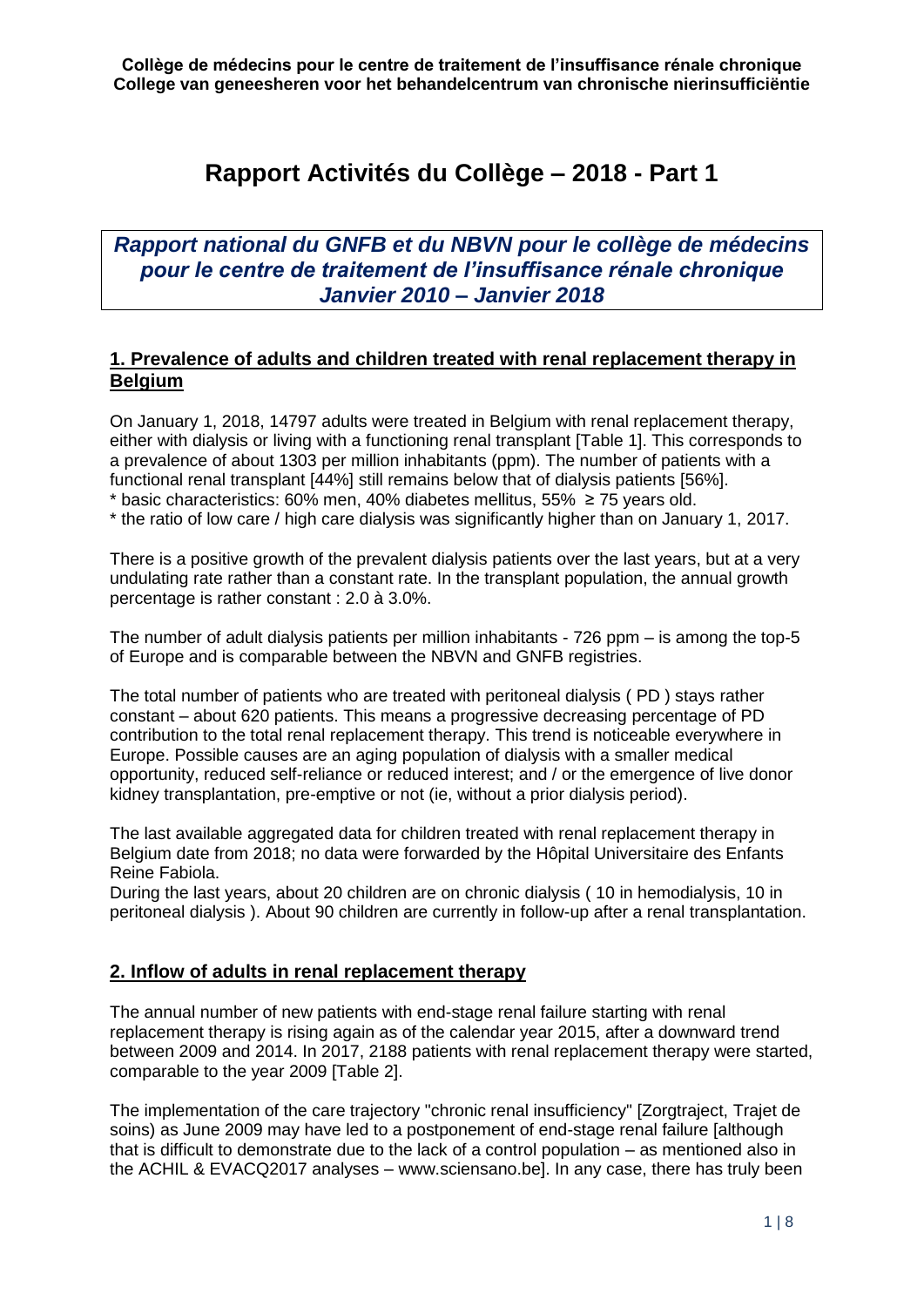a faster detection of chronic kidney disease; but not everyone will commence or wants to start renal replacement therapy - as a result of either death (before starting dialysis) or because of the wish to live without dialysis till death [option "conservative policy without dialysis"].

The number of preemptive kidney transplants (ie without a prior dialysis period) in adults remains so low that there is no impact on the annual intake of dialysis patients.

## **3. Outflow of adults out of dialysis**

## *3.1. Mortality of the dialysis population*

The absolute number of adult dialysis patients that dies during a calendar year is nearly constant during the last years [Table 3]. The number per 100 patient years varies between 14.9 and 16.6.

In the NBVN region, dialysis treatment is stopped prematurely in 20% of dialysis patients: often there is "dialysis burnout" - often at the request of the patient for various reasons [e.g. loss of self-reliance, fatigue, … ] or it is a shared decision taken by both the nephrologist and his/her patient due to the very limited remaining life expectancy [e.g. in view of an end-stage carcinomatosis]. After stopping the dialysis treatment, a short palliative care process follows.

## *3.2. Transplantation of the dialysis population*

The annual kidney transplant activity with a kidney of a deceased donor averages 462 transplants over the last 3 years [2015-2016-2017]; this includes combined kidney transplants (kidney + pancreas, kidney + heart, kidney + liver, etc.) [Table 3; source: Eurotransplant International].

The majority of transplants takes place during the dialysis period of the patient.

Living donor kidney transplants and kidney transplants before the start of dialysis contribute very little to the overall transplant activity, in contrast to some neighboring European countries, such as the Netherlands, Germany and Norway.

The number of transplants depends on the donor kidney allocation program - prepared and executed by Eurotransplant International [Belgium, Luxembourg, Netherlands, Germany, Austria, Slovenia, Croatia, Hungary]. This allocation program is based on blood type match, tissue type match (HLA-A,B,DR match), chance of a good tissue type HLA A, B, DR match, and the donation activity at local and international levels.

For any dialysis center, the annual number of transplants can fluctuate greatly, even in the presence of a "well-filled" kidney transplant waiting list.

## **4. Survival of adult dialysis patients**

The patient survival of the total Belgian dialysis population is quite good - with continuing improvement between the 2 cohorts studied (2007-2011 & 2011-2014) [Chart1; source: ERA-EDTA registry].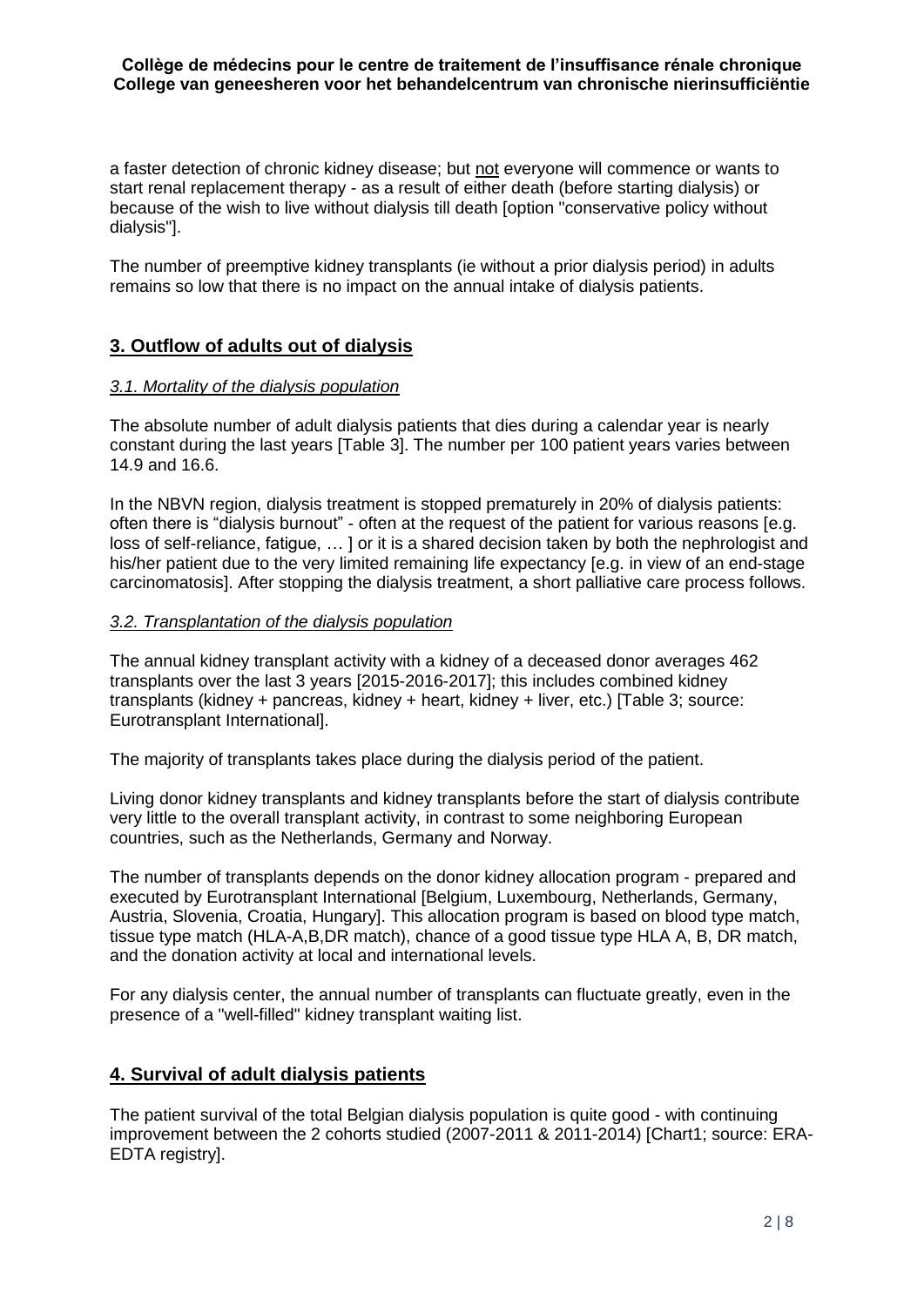The higher 1-year & 2-year survival of the Belgian dialysis patient might be the result of better dialysis care and / or better selection of the incident dialysis patient. The median survival [Kaplan Meier analysis] of the total population is about 3.7 years.

Chart 2 shows the difference in patient survival between the age categories 45-64 years and ≥75 years. The "kidney transplant" option is censored in the Kaplan Meier survival calculation – which might (positively) influence the survival rates of the 45-64 years category; this transplant option hardly occurs in the age category ≥75 years.

Not unexpectedly there is a big survival difference between the 2 age categories; the 2-year survival rate approximates 56% for the age group ≥75 years, while it is about 80% for the age group 45-64 years.

# **5. Survival of adult renal transplant patients**

The survival of the kidney transplant - with a kidney from a deceased donor - of the total Belgian transplant population is brilliant [Chart 1; source: ERA-EDTA registry].

## **6. Estimate of the remaining life time of prevalent adult dialysis and transplant patients.**

Some realism is necessary with every type of renal replacement therapy, especially for those at old age<sup>1</sup>. One does not get eternal life.

In collaboration with the ERA-EDTA registry, a table was drawn up for the prevalent Belgian population on dialysis or living with a renal transplant, per age category [Chart 3]. The average remaining life expectancy (in years) is compared with that of the Belgian general population.

Overall, the dialysis patient has a lower life expectancy than a transplant patient and certainly the general population. The poorer life expectancy is very striking at a younger age. The difference with the general population decreases as the dialysis patient gets older.

These life expectancy tables, survival charts and also the available prognostic scores at the start of dialysis (REIN score [France], aREIN score [NBVN]) can help to inform the patients with nearly end-stage chronic kidney disease more correctly about the possibilities of renal replacement therapy and also those still living on dialysis or with a transplant.

On behalf of the college, Au nom du collège

Dr. Johan De Meester Internist-nephrologist

1

<sup>1</sup> Naylor KL, Kim SJ, McArthur E, Garg AX, McCallum MK, Knoll GA. Mortality in Incident Maintenance Dialysis Patients Versus Incident Solid Organ Cancer Patients: A Population-Based Cohort. Am J Kidney Dis. 2019; epub 28 January 2019.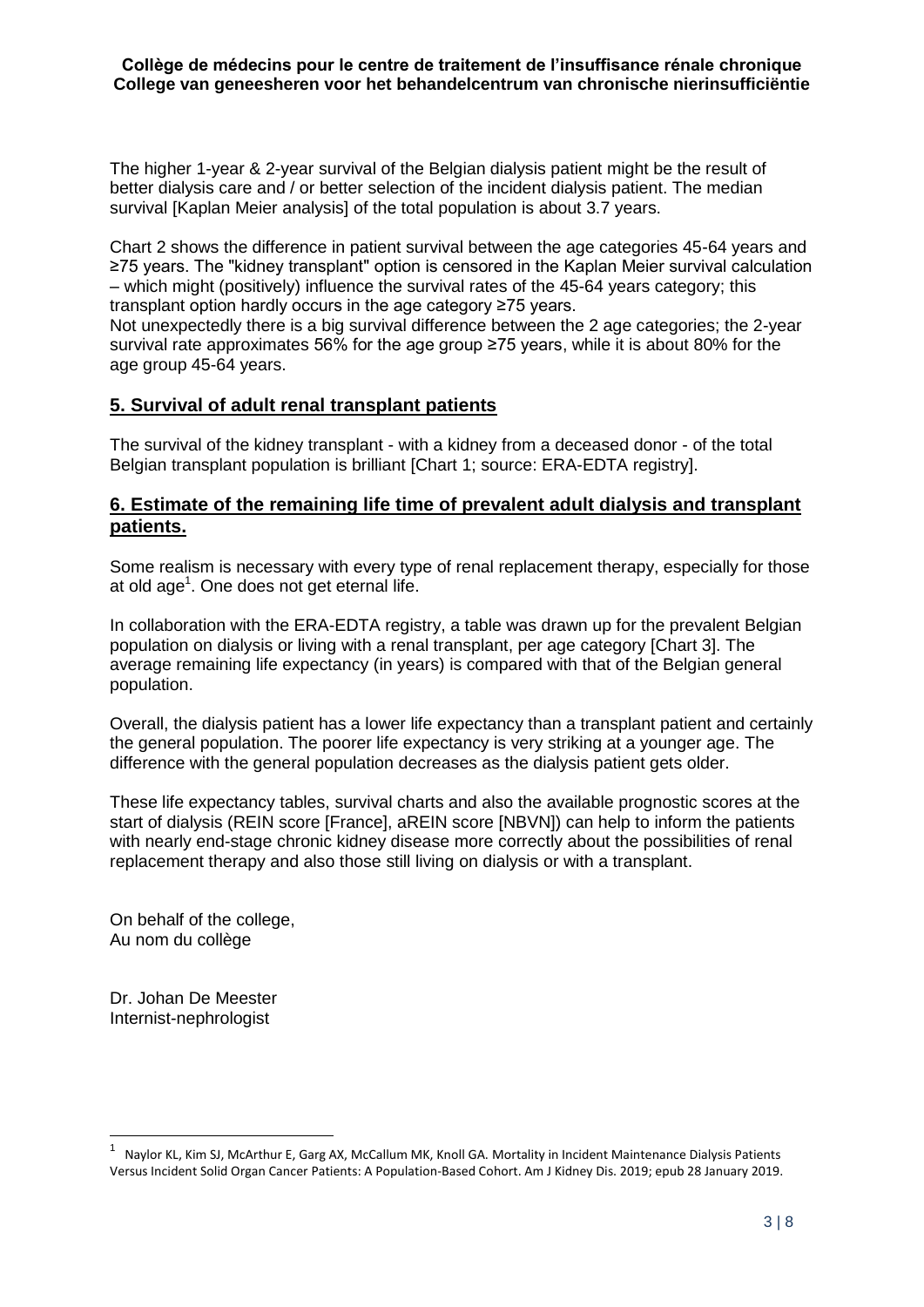# Table 1: Prevalence Renal Replacement Therapy [RRT] – on reference date January 1, 2010 till 2018

| <b>Prevalence</b>                 | 31/12/2009 |            | 31/12/2010 31/12/2011 31/12/2012 31/12/2013 31/12/2014 31/12/2015 31/12/2016 31/12/2017 |            |            |            |            |            |            |
|-----------------------------------|------------|------------|-----------------------------------------------------------------------------------------|------------|------------|------------|------------|------------|------------|
| <b>Adults</b>                     | 1/01/2010  | 1/01/2011  | 1/01/2012                                                                               | 1/01/2013  | 1/01/2014  | 1/01/2015  | 1/01/2016  | 1/01/2017  | 1/01/2018  |
|                                   |            |            |                                                                                         |            |            |            |            |            |            |
| <b>Total in RRT</b>               | 12446      | 12887      | 13306                                                                                   | 13641      | 13850      | 14133      | 14240      | 14487      | 14797      |
|                                   |            |            |                                                                                         |            |            |            |            |            |            |
| Living with a transplant          | 5142       | 5349       | 5605                                                                                    | 5782       | 5939       | 6058       | 6153       | 6349       | 6548       |
|                                   |            |            |                                                                                         |            |            |            |            |            |            |
| Living on dialysis                | 7304       | 7538       | 7701                                                                                    | 7859       | 7911       | 8075       | 8087       | 8138       | 8249       |
| peritoneal dialysis               | 689        | 683        | 672                                                                                     | 661        | 641        | 639        | 621        | 614        | 617        |
|                                   |            |            |                                                                                         |            |            |            |            |            |            |
| <b>Hemodialysis</b>               | 6615       | 6855       | 7029                                                                                    | 7198       | 7270       | 7436       | 7466       | 7524       | 7632       |
| low care                          | 1878       | 1896       | 1919                                                                                    | 1959       | 1967       | 2127       | 2180       | 2306       | 2657       |
| high care                         | 4737       | 4959       | 5110                                                                                    | 5239       | 5303       | 5309       | 5286       | 5218       | 4975       |
| ratio low care/high care          | 0,40       | 0,38       | 0,38                                                                                    | 0,37       | 0,37       | 0,40       | 0,41       | 0,44       | 0,53       |
|                                   |            |            |                                                                                         |            |            |            |            |            |            |
| Annual evolution total RRT %      |            | 3,54%      | 3,25%                                                                                   | 2,52%      | 1,53%      | 2,04%      | 0,76%      | 1,73%      | 2,14%      |
| Annual evolution dialysis %       |            | 3,20%      | 2,16%                                                                                   | 2,05%      | 0,66%      | 2,07%      | 0,15%      | 0,63%      | 1,36%      |
| Annual evolution transplant %     |            | 4,03%      | 4,79%                                                                                   | 3,16%      | 2,72%      | 2,00%      | 1,57%      | 3,19%      | 3,13%      |
|                                   |            |            |                                                                                         |            |            |            |            |            |            |
|                                   |            |            |                                                                                         |            |            |            |            |            |            |
| <b>Population Belgium</b>         | 10.839.905 | 10.951.266 | 11.035.948                                                                              | 11.099.554 | 11.150.516 | 11.209.044 | 11.267.910 | 11.322.088 | 11.376.070 |
| Total RRT per million inhabitants | 1148,2     | 1176,8     | 1205,7                                                                                  | 1229,0     | 1242,1     | 1260,9     | 1263,8     | 1279,5     | 1273,5     |
| Dialysis per million inhabitants  | 673,8      | 688,3      | 697,8                                                                                   | 708,0      | 709,5      | 720,4      | 717,7      | 718,8      | 715,4      |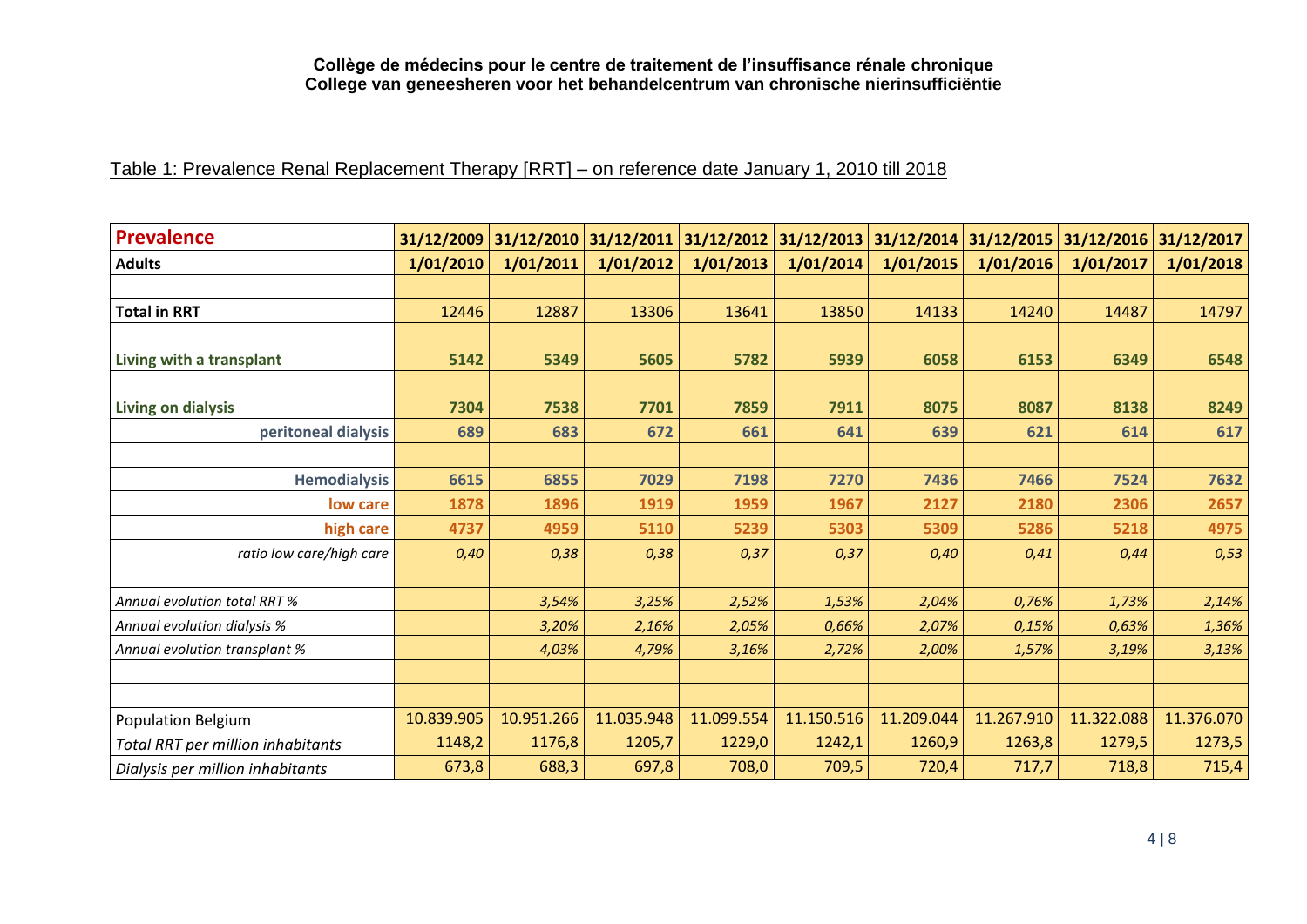Table 2: Inflow on renal replacement therapy (dialysis or transplantation ) per calendar year, 2009 – 2017

| <b>Inflow RRT</b>                   | 1/01/2009-        | $1/01/2010$ -                                                                                                      | $1/01/2011$ - |      |         | $\vert 1/01/2012 - \vert 1/01/2013 - \vert 1/01/2014 - \vert 1/01/2015 - \vert$ |                 | 1/01/2016- | $1/01/2017$ - |
|-------------------------------------|-------------------|--------------------------------------------------------------------------------------------------------------------|---------------|------|---------|---------------------------------------------------------------------------------|-----------------|------------|---------------|
|                                     |                   | 31/12/2009   31/12/2010   31/12/2011   31/12/2012   31/12/2013   31/12/2014   31/12/2015   31/12/2016   31/12/2017 |               |      |         |                                                                                 |                 |            |               |
| <b>Adults</b>                       |                   |                                                                                                                    |               |      |         |                                                                                 |                 |            |               |
|                                     |                   |                                                                                                                    |               |      |         |                                                                                 |                 |            |               |
| <b>Inflow on dialysis</b>           |                   |                                                                                                                    |               |      |         |                                                                                 |                 |            |               |
| de novo = first episode RRT         | 2131              | 2067                                                                                                               | 1985          | 2034 | 2014    | 1937                                                                            | 2019            | 2041       | 2083          |
| evolution de novo dialysis inflow % |                   | $-3,0%$                                                                                                            | $-4,0%$       | 2,5% | $-1,0%$ | $-3,8%$                                                                         | 4,2%            | 1,1%       | 2,1%          |
|                                     |                   |                                                                                                                    |               |      |         |                                                                                 |                 |            |               |
| Inflow transplantation - preemptive |                   |                                                                                                                    |               |      |         |                                                                                 |                 |            |               |
| de novo = first episode RRT         | $22 \overline{)}$ | 30                                                                                                                 | 44            | 45   | 43      | 43                                                                              | 33 <sup>1</sup> | 40         | 55            |

Table 3: Outflow out of dialysis by renal transplantation and by death, per calendar year, 2009 – 2017

| <b>Outflow dialysis</b>         | 1/01/2009- | $1/01/2010 - 1/01/2011$ |      |      | 1/01/2012-  1/01/2013-  1/01/2014-  1/01/2015- |      |                                                                                                                    | $1/01/2016 - 1/01/2017$ |      |
|---------------------------------|------------|-------------------------|------|------|------------------------------------------------|------|--------------------------------------------------------------------------------------------------------------------|-------------------------|------|
|                                 |            |                         |      |      |                                                |      | 31/12/2009   31/12/2010   31/12/2011   31/12/2012   31/12/2013   31/12/2014   31/12/2015   31/12/2016   31/12/2017 |                         |      |
| <b>Adults</b>                   |            |                         |      |      |                                                |      |                                                                                                                    |                         |      |
|                                 |            |                         |      |      |                                                |      |                                                                                                                    |                         |      |
| <b>Transplantation</b>          | 455        | 424                     | 468  | 492  | 457                                            | 438  | 495                                                                                                                | 480                     | 485  |
| (Source: Eurotransplant)        |            |                         |      |      |                                                |      |                                                                                                                    |                         |      |
|                                 |            |                         |      |      |                                                |      |                                                                                                                    |                         |      |
| Death                           | 1376       | 1460                    | 1398 | 1417 | 1442                                           | 1375 | 1352                                                                                                               | 1449                    | 1447 |
| Mortality per 100 patient years | 16,4       | 17,0                    | 16,1 | 16,0 | 16,2                                           | 15,2 | 14,9                                                                                                               | 15,8                    | 15,6 |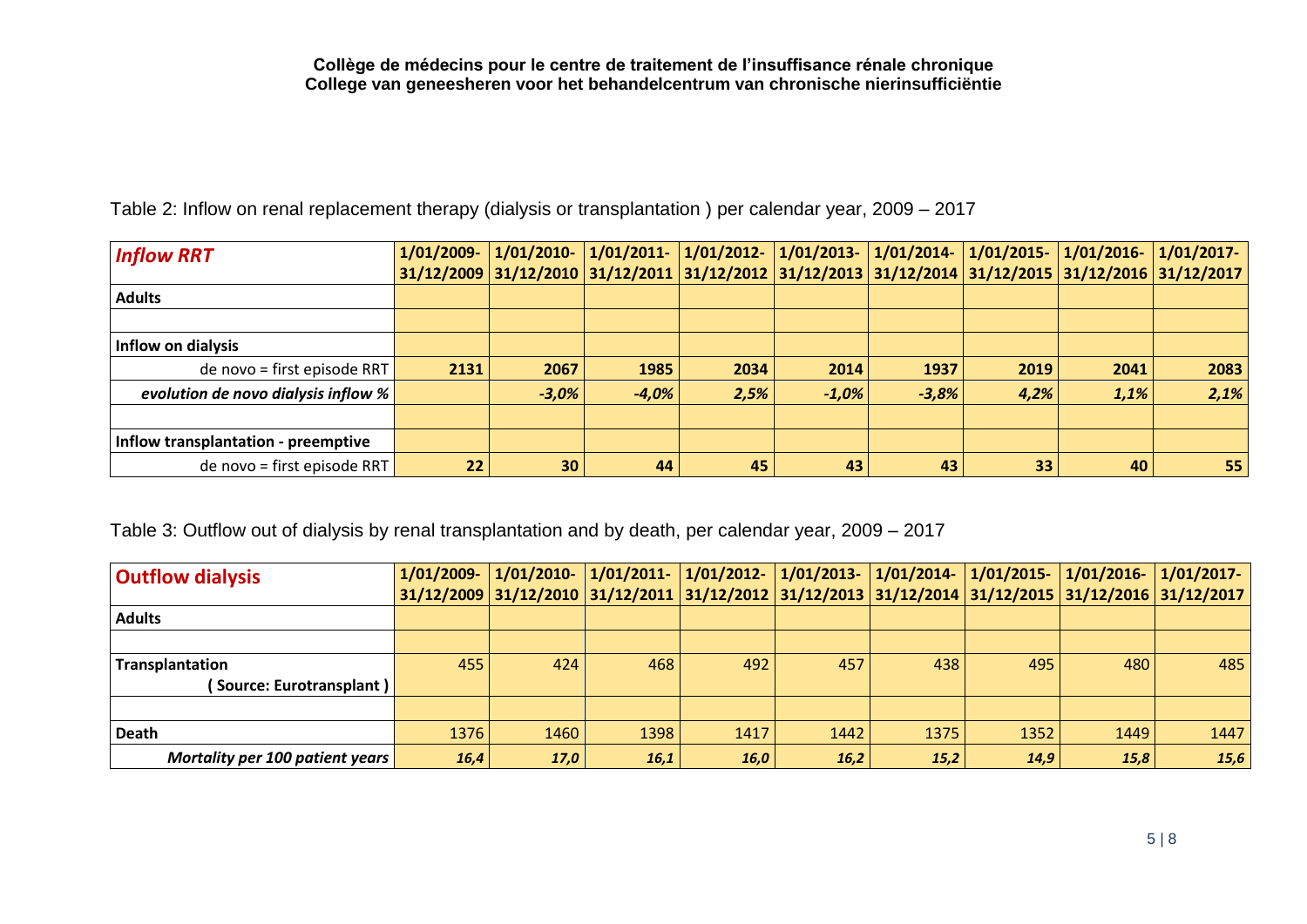Chart 1: Kaplan Meier survival – comparing 2 different incident cohorts [2006-2010; 2010-2014]

A. Patient survival – adult dialysis population, Belgium

B. Renal transplant survival – adult renal transplant population, Belgium

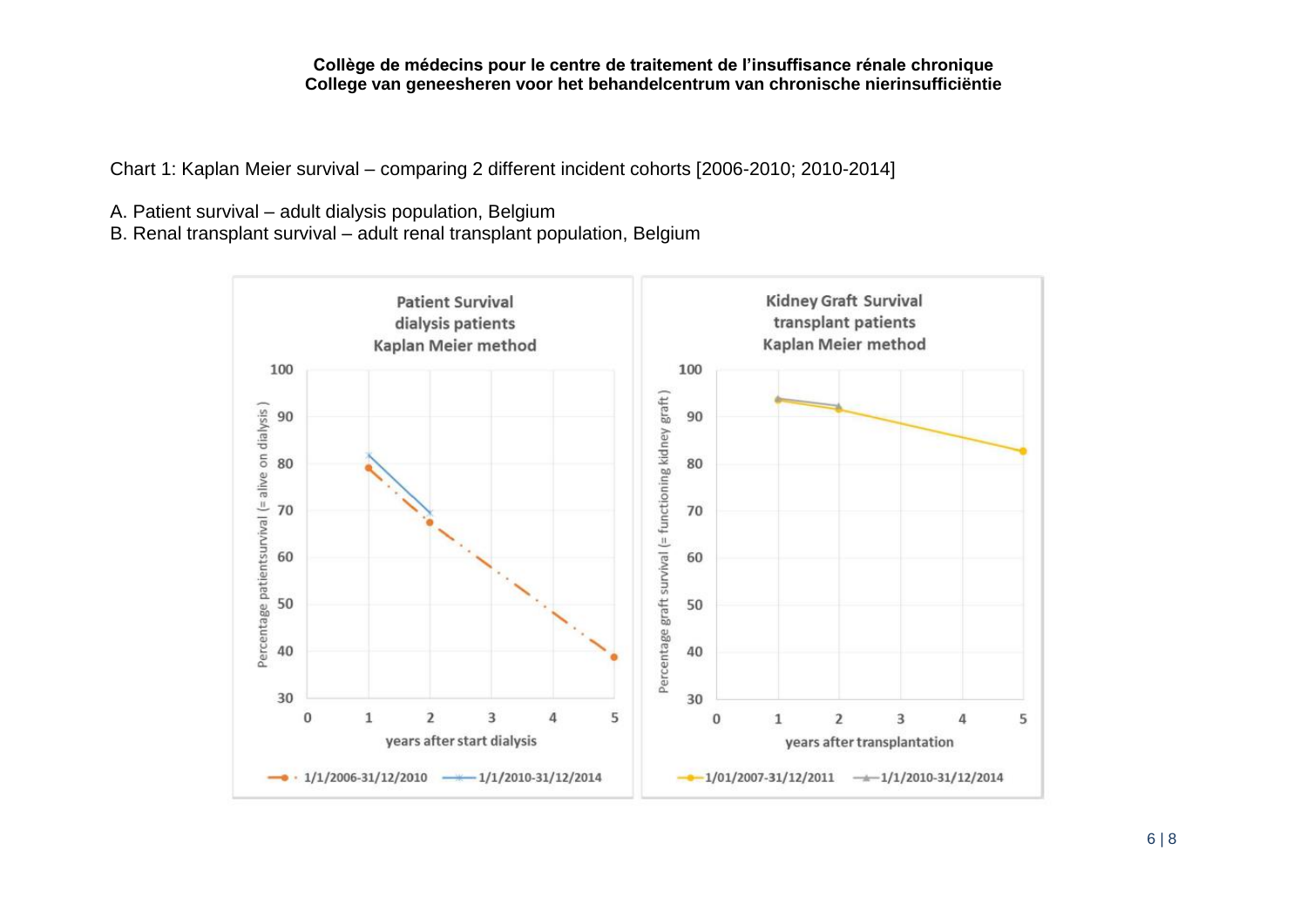Chart 2: Patient survival – adult dialysis population, Belgium – age categories ≥ 75 year & 45-64 years - Kaplan Meier survival comparing 2 different incident cohorts [2007-2011; 2010-2014]